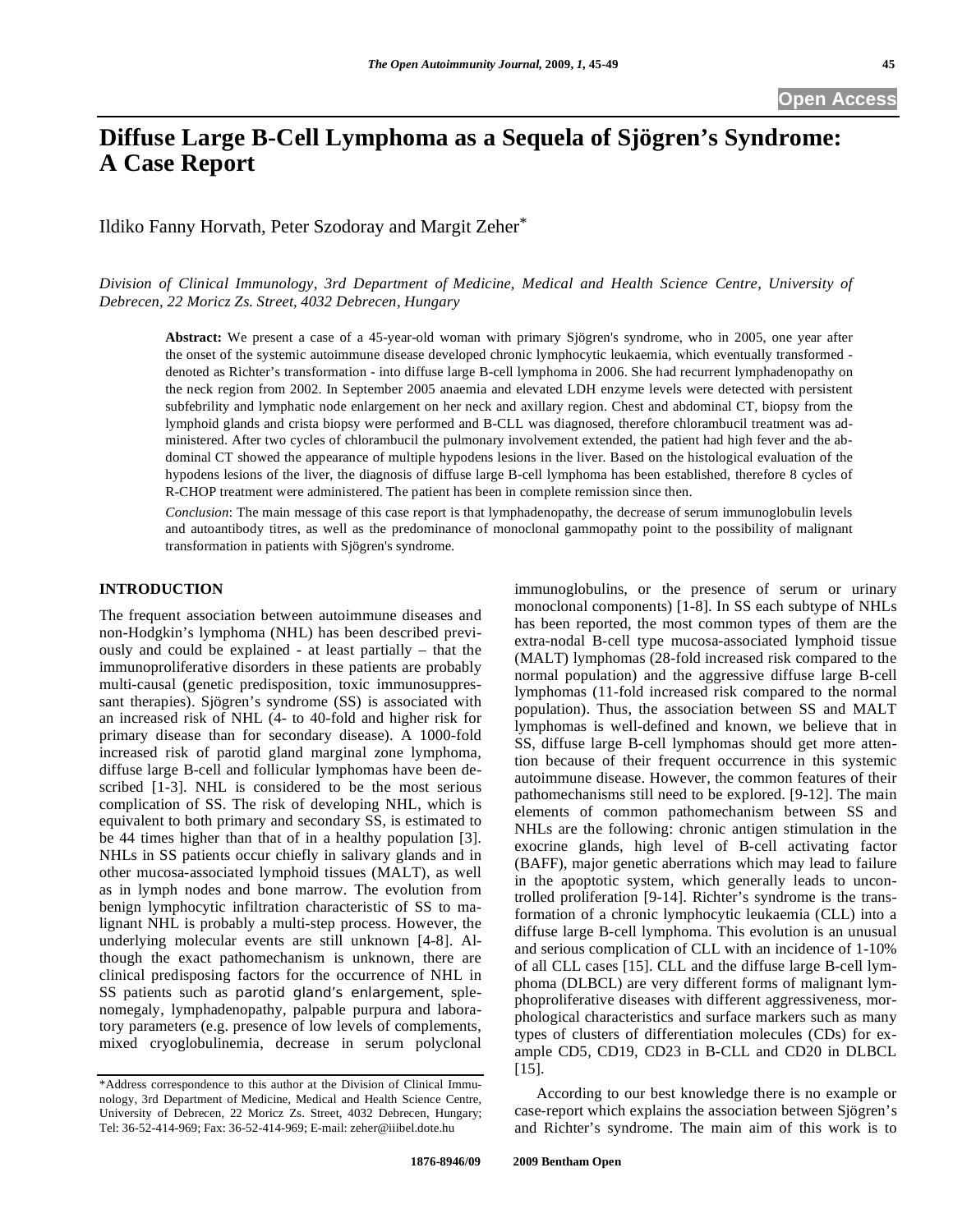examine this very rare type association of NHL lymphomas to SS while showing its clinical characteristic and special laboratory findings of this association.

## **CASE DESCRIPTION**

 In 2002 a 39-year old female accountant attended our clinic with persistent lymphadenomegaly on her neck region. Two biopsies from the lymph node conglomerate were performed between 2002 and 2004. Without evidence of malignancy, the histological evaluation showed immunoreactive diffuse hyperplasy. The patient had no family history of malignancy or autoimmune disorders. In her past medical history there were no significant illnesses before 2002. After 2002 the patient attended our out-patient clinic for control every three months and other symptoms (xerophthalmy, xerostomy, vasculitis with palpable purpura) gradually developed which suggested the onset of a systemic autoimmune disease. In our out-patient clinic there is a general practice that we check our patients every 6 months to observe the changes of symptoms or laboratory parameters of systemic autoimmune disease. Those cases where any dysfunctions suggesting manifestation of lymphoproliferative disorders had been found are checked every 3 months. Positive laboratory findings were: rheumatoid factor (RF)-, antibeta2 glykoproteins (IgG-, IgM) and anti-cardiolipin (CL IgG-, A-, M isotypes too) autoantibody positivity, low level of complements (C4, C1q) and reduced (0.06 ml/min) saliva production with sialometry. The patient had objective xerostomy and xerophthalmy with positive results of diagnostic tests such as Schirmer's-test and sialometry; she had elevated levels of anti-SS-A and anti-SS-B, and minor salivary gland biopsy was performed to fulfil the histological diagnostic criteria for SS. Finally, the patient fulfilled the diagnostic criteria for primary SS according to the corresponding diagnostic criteria in February 2005 [16]. In September 2005 we observed lymphadenomegaly in the axillary regions and the neck, as well as predominantly increased body temperature (37.0-37.5 °C). We found high levels of lactate-dehydrogenase (LDH was 603 IU/L, normal value: 230-460 IU/L) and 10.4 g/dL normochrom, normocyter anaemia (haemoglobin, normal value:12.0–16.0 g/dL). In order to screen for haematological/lymphoproliferative malignancy, crista biopsy (a method which is used to take bonemarrow sample from the region of crista iliaca posterior superior for histological examination for correct haematological diagnosis) was performed. Complementary genetic measurements were assessed and we found heavy chain of immunoglobulin (IgH) and T-cell receptor (TCR) polyclonal gene-redistribution. We could not confirm paraprotein in serial sera samples. Chest- and abdominal computer tomography (CT) were performed to determine the extent of the malignant process. The chest X-ray revealed multiple round shadows perihilary and a large consolidation with necrotic parts (the diameter of this consolidation was 60 mm) in the space above the left side of diaphragm, near the heart. On the chest CT a 4x5x6 cm lesion was apparent, while the abdominal CT showed numerous enlarged lymph nodes with retroperitoneal appearance, as well as moderate splenomegaly. These findings suggested lymphoma. The patient had primary Sjögren's syndrome mainly with sicca symptoms and associated clinical symptoms and specific laboratory findings of vasculitis as extra-glandular manifestations until the onset of lymphatic node enlargements, as first signs of lymphoma-development. We did not find any other extraglandular features, such as lung or kidney involvement. The first biopsy from the axillary lymph node suggested B-cell type CLL (B-CLL) with anti-CD5 positive small lymphocytic lymphoma (Fig. **1**). In September 2005, according to present classification system, RAI3 stage of B-CLL was diagnosed with lymphocytosis, lymphatic node enlargement, splenomegaly and anaemia, therefore chlorambucil treatment was administered. During the next check-up in March 2006, we repeated the chest CT and we found that the diameter of the consolidation increased (from 6 to 8 cms) and this solid structure transformed to a multilocular-cystic lesion and new small (1-1.5 cm) round shadows appeared in the upper lobes of the right and left lungs (Figs. **2**, **3**). After 2 cycles of chlorambucil the pulmonary involvement extended. The repeated abdominal CT showed multiple, hypodens lesions in the liver and besides the known lymph node enlargement in the retroperitoneal region, new abnormal lymph nodes appeared along the great vessels (aorta and celiac trunc) of the abdomen and in the hile of the liver. In March 2006 we found 80 g/L hypochrom, microcyter anaemia (mean cell volume



**Fig. (1).** The biopsy from the axillary lymph node suggested small lymphocytic lymphoma (anti-CD5 staining, 20x).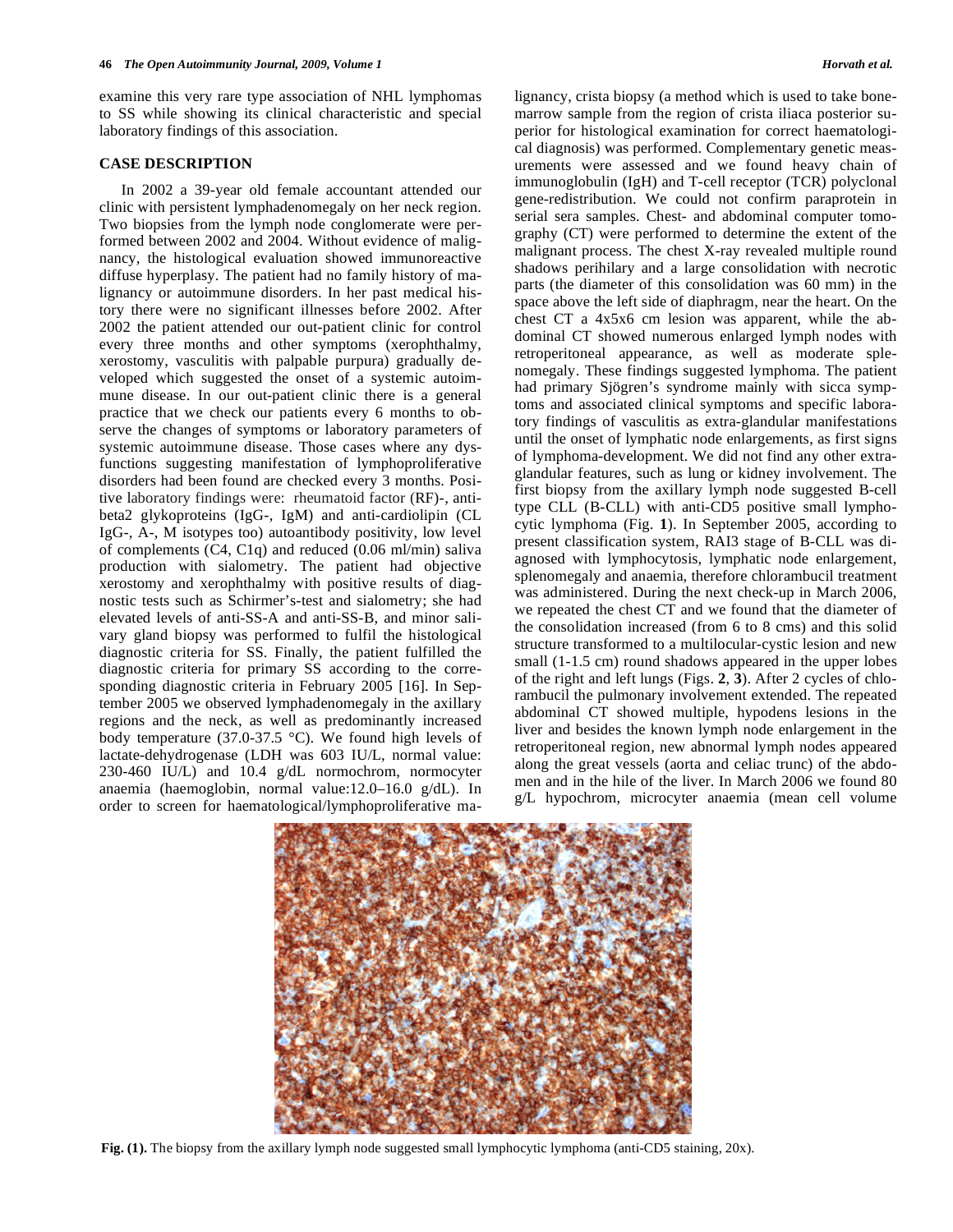[MCV] 76,3 fL [normal value: 80-99 fL], mean cell haemoglobin [MCH] 22.9 pg [normal value: 27-31 pg], mean cell haemoglobin concentration [MCHC] 300 g/l [normal value: concentration [MCHC] 300 g/l [normal value: 315-355 g/L]), elevated C-reactive protein (CRP 111.69 mg/L [normal value  $<$  5 mg/L]), elevated liver enzymes (LDH 548



**Fig. (2).** The chest X-ray showing multiple round shadows perihilary and a large consolidation with necrotic parts (the diameter of this consolidation was 60 mm) in the heart-diaphragm square.



**Fig. (3).** The solid structure of the lesion in the heart-diaphragm square subsequently transformed to a multilocular-cystic lesion and new small (1-1.5 cm) round shadows appeared in the right and left upper lobes of the lungs in March 2006 (chest CT).

IU/L [normal value: 230-460 IU/L], gamma-glutamyltransferase [GGT] 337 IU/L [normal value: 7-50 IU/L], alkaline-phosphatase [AP] 624 IU/L [normal value: 200-280 IU/L]). In April 2006, liver biopsy was performed and the immuno-histochemical evaluation showed CD20 positive diffuse large B-cell type lymphoma (DLBCL), stage IV/B (Figs. **4**, **5**), suggesting poor prognosis. There were no bone marrow involvement. Immune-chemotherapy was started with R-CHOP (rituximab, cyclophosphamide, vincristine, adriablastin, methylprednisolone). Rituximab was administered at a dose of 375 mg/m2 given at the beginning of each treatment cycle of chemotherapy with 21-day intervals. For the patient's 1.79 m2 body surface 700 mg of rituximab with 1350 mg cyclophosphamid, 2 mg vincristin, 90 mg adriablastin, 80 mg methylprednisolone was administered. From April 2006 to January 2007 she received 8 cycles R-CHOP therapy. At present, twelve months after the completion of her therapy the DLBCL is in complete remission and the extraglandular signs of SS are in inactive clinical stage with the administration of 250 mg per day oral dose of hydroxychloroquine and 6 mg per day methyl-prednisolone.

## **DISCUSSION**

 The association of NHL with SS has been described in detail previously [1-12] although the underlying pathogenic background is still unknown. Richter's syndrome denotes the development of aggressive lymphoma that arises in patients with CLL. Richter's transformation is a very rare entity which occurs in approximately 1-10% of CLL patients. Treatment options for these patients are limited and include combination chemotherapy with or without the addition of monoclonal antibodies and stem cell transplantation [17, 18]. In this work we showed an important case of this rare syndrome, with a positive outcome. To the best of our knowledge the association between Richter's syndrome and SS has not been described previously. The pathogenesis of NHL in SS is an intricate multi-step process, including B cell monoclonal proliferation, driven by oncogenic and/or infectious agents, as well as cytokines. Various predictive factors such as persistent enlargement of parotid glands, adenopathy, splenomegaly, palpable purpura, low levels of various complements, mixed cryoglobulinemia, monoclonal gammopathy, and decrease in serum polyclonal immunoglobulines suggest potential lymphoma evolution [1-8]. Several genetic aberrations of MALT lymphoma have been identified, some of which appear to play an important role in the pathogenesis of the disease. For example the mutation of *MALT1* gene with translocation mechanism  $t(11;18)(q21;q21)$  is considered to be specific for MALT lymphomas. This translocation results in the synthesis of the *API2-MALT1* fusion protein, which can activate nuclear factor-KB, a transcription factor for a number of survival-related genes. Up-regulation of these molecules promotes cellular proliferation and resistance to apoptotic signals. Another translocation of t(14;18) (q32;q21) involving *IGH* and *MALT1* in patients with MALT lymphomas has been reported, too. Although the potential function of this particular translocation in the pathogenesis of MALT lymphomas has not yet been elucidated, these findings together with the data published on  $t(11;18)(q21;q21)$ suggest *MALT1* rearrangements in up to 50% of all patients with MALT lymphoma. The NHLs in SS are usually B-cell neoplasms in which the clonally rearrangements of the im-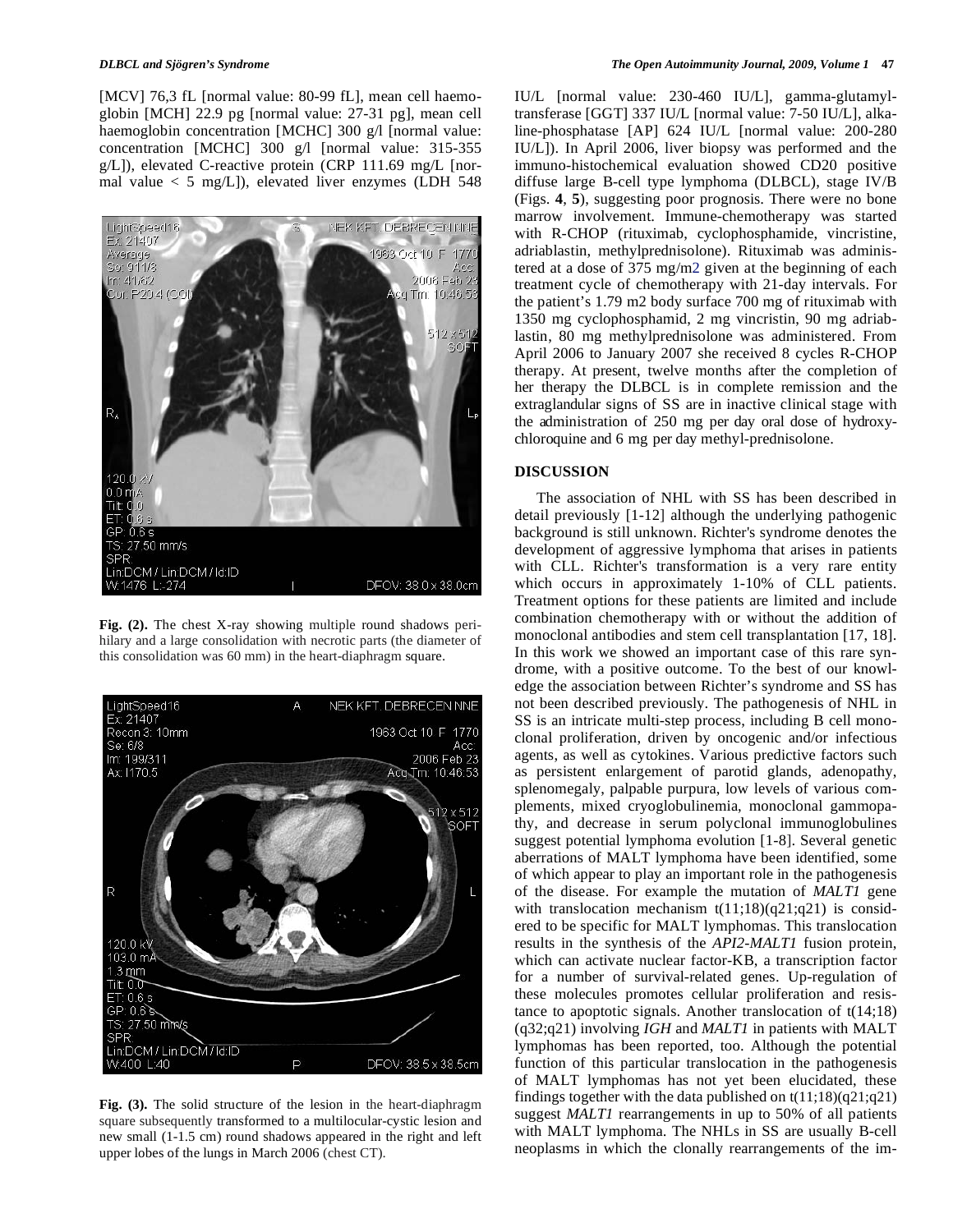

**Fig. (4).** Liver biopsy showing CD20 positive diffuse large B-cell type lymphoma (DLBCL) (H.E. staining, 20x).



**Fig. (5).** Immunohistochemistry showing CD20 positive infiltrating cells (anti-CD20 staining, 20x).

munoglobulin genes have been found. Recently data suggest that certain mutations in the genes of Fas (one of the cellsurface receptors involved in cell death pathway) and Fas ligand (Fas-L) can play important role in the pathogenesis of autoimmune-related lymphoproliferation. As stated in other findings the expression of Bcl-2 (one of the anti-apoptotic proteins) and the relative decrease of Bax (with proapoptotic effect) together with an increasing Bcl-2/Bax ratio in cells may explain their resistance to apoptosis, resulting in a prolonged life-span and the perpetuation of conditions which may lead to the development of lymphomas [19-24]. The common genetic background of the association of SS and Richter's syndrome has not been described previously in the literature. SS can associate with any type of NHL. Its association with DLBCL has been found to become more

frequent. In this report we described a severe case with the second most frequent type of NHL in SS, fortunately with a favourable outcome owing to modern chemotherapy. The treatment of SS associated NHL depends on the type of the lymphoma itself. Rituximab has been used in the treatment of NHL since 1997. The first observations on the additional therapy using monoclonal antibodies in DLBCL were published by Coiffier *et al*. in 2002 and they reported better remission rate with rituximab opposed to CHOP combination alone [25]. Further successful treatments in DLBCL with added rituximab therapy have been described previously [26- 29]. The exact mode of action of rituximab (anti-CD20 monoclonal antibody) is unclear, although the following effects have been proposed. The Fc portion of molecule mediates antibody-dependent cellular cytotoxicity (ADCC) and